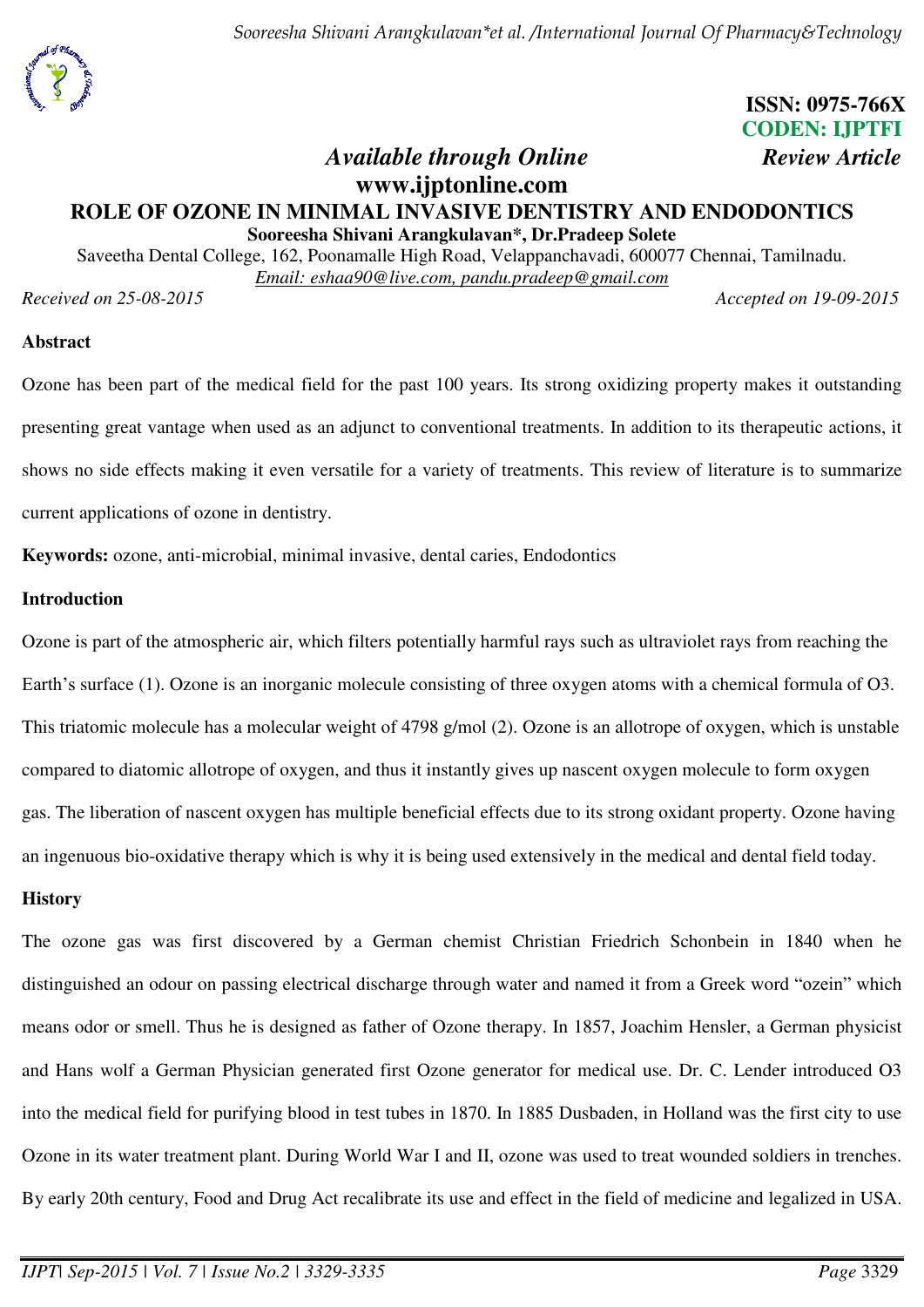*Sooreesha Shivani Arangkulavan\*et al. /International Journal Of Pharmacy&Technology*  Dr. E.A.Fisch, a German dentist was the first to use Ozone in his dental practice in 1950. Since then Ozone has been the topic of interest to many researchers. In 2001, Dr. Sieg Fried wrote a textbook about the use of Ozone in Medicine. In 2004, Prof. Edward Lyrich published "Ozone- The Revolution in Dentistry"(3,4).

#### **Mechanism of Action**

Ozone possesses the ability to react with blood components and positively affect the oxygen metabolism, cell energy, immune modulatory and microcirculation (5). It revives the immune system through macrophage activation and the release of Cytokine. This helps in improving the immune system in patients with low immunity (6).

It also has shown to be a powerful antimicrobial (bactericidal, viricidal and fungicidal) in the gaseous or aqueous state. The oxidant property of ozone damages the bacterial and fungal cell membranes by invading glycoproteins, glycolipids and other amino acids and suppresses the enzymatic activity of the cell. This leads to increase in the membrane permeability that causes the microbial cells to die (5). Since human body cells have good anti-oxidative property only the microorganisms are affected (7). In viral cells, this triatomic oxygen makes it intolerant to peroxides and alters the activity of reverse transcriptase thus viral protein synthesis is restrained (3).

Ozone molecules also oxidize Biomolecules such as cysteine, methionine and histidine being the residues of proteins. The advantage of oxidizing biomolecules involved in dental diseases, ozone has the potential to terminate cariogenic bacterias. During cariogenesis, an acidogenic bacterium produces pyruvic acid, which is the strongest naturally occurring acid (5,8). Ozone decarboxylates pyruvic acid to acetic acid, which helps in buffering plaque fluid (5). Besides that, ozone has anti-inflammatory and analgesic action. Ozone helps in the production of biologically active substances such as interleukins, leukotrienes and prostaglandin, which is useful in reducing inflammation and pain. Ozone is negatively charged (basic) and the infection or inflammation is positively charged (acidic) and so ozone is

## magnetized to the site of inflammation (9). **Modes of Ozone Generation in Dentistry**

- 1. Ultraviolet system: Used in aesthetics and for air purification but produces low concentration of ozone
- 2. Cold plasma system: Used in air and water purification
- 3. Corona discharge system: Most favored systems in medical and dental field. It produces high concentrations of ozone in a controlled production rate(4).

**Ozone Toxicity:** Ozone inhalation can be lethal to the respiratory system and other organs in the body though complications caused by it are infrequent. Upper respiratory irritation, epiphora, rhinitis, cough, headache, nausea and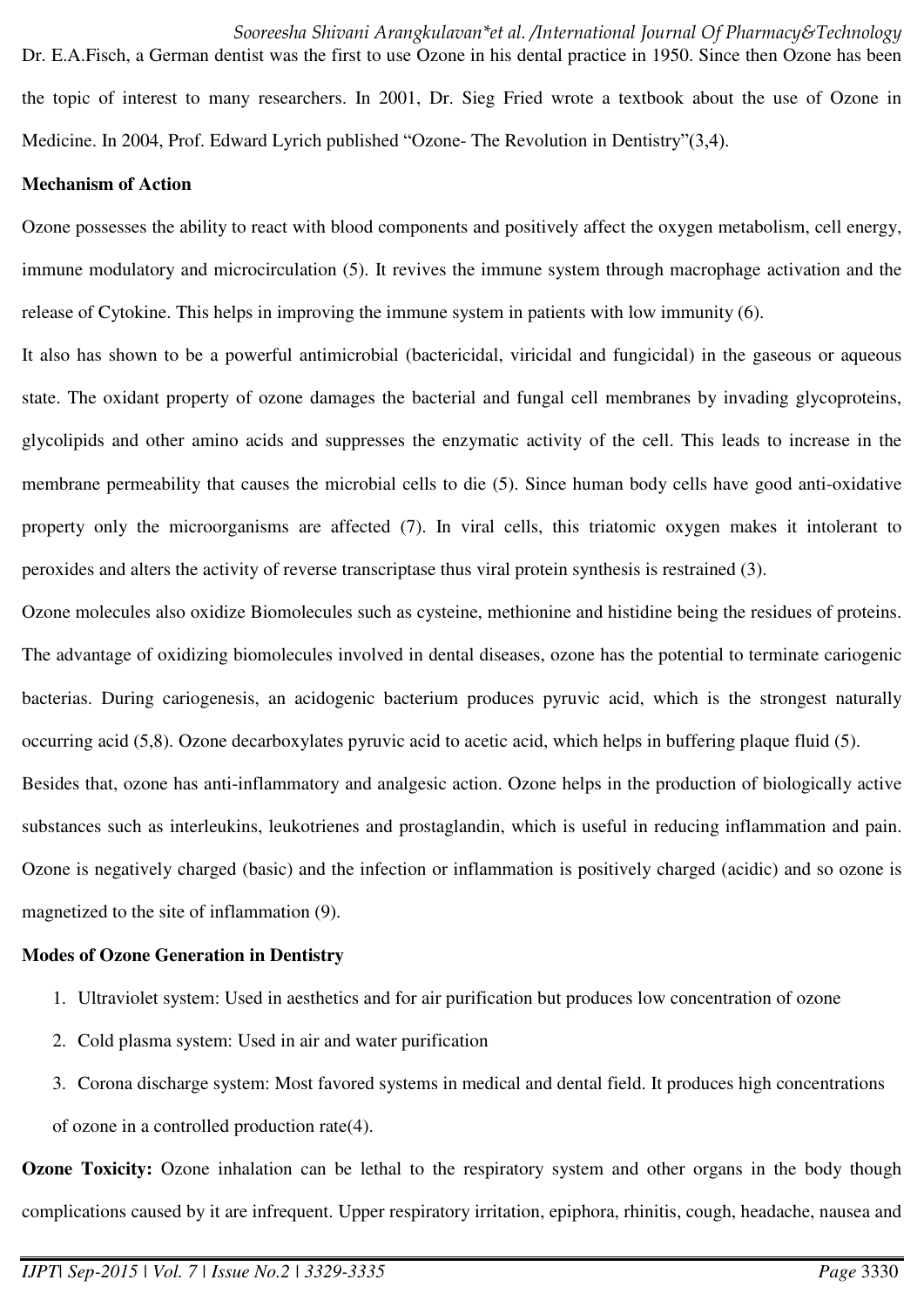*Sooreesha Shivani Arangkulavan\*et al. /International Journal Of Pharmacy&Technology*  vomiting are the most common side effects. In the event of ozone intoxication, the patient must be placed in a supine

position and made to inhale humid oxygen and take ascorbic acid, vitamin E and acetyl cysteine (10).

### **Ozone Therapy Contraindications**

Ozone therapy is contraindicated in (10):

- **Pregnancy**
- **Hyperthyroidism**
- Severe anemia
- Glucose-6-phosphate-dehydrogenase deficiency
- Severe myasthenia
- Active hemorrhage
- Acute alcohol intoxication
- Recent Myocardial Infarction
- Ozone allergy

## **Clinical Applications of Ozone in Dentistry**

Ozone has a wide application in dentistry as it presents great advantages than the present conventional therapeutic modalities. This modernized technology enables us to take a minimally invasive and conservative way to dental treatment.

## **Treatment of Dental Caries**

Many studies have been extensively done on the application of ozone therapy in the treatment of dental caries and ozone shows encouraging results in treating pit and fissure caries, root caries and inter proximal caries. Ozone is delivered through a hand piece where a silicon cup is attached to its head. The cup is placed directly on the tooth and made sure that it has taut contact at the application site. The mechanism of action as mentioned above is due to its strong antimicrobial activity and its ability to oxidize pyruvic acid to acetic acid and carbon dioxide, which stops the progression of caries. This therapy can be used in treating non-cavitated lesions, which are confined to enamel. On the other hand, if its an established carious lesion restorative therapy should be done along with ozone therapy. Antimicrobial effect of ozone is established with an exposure time of 10 sec but increasing it to 20 sec gives a transition from disinfection to sterilization. Increasing the exposure time to 40 sec is sufficient to kill different concentrations of S. mutants, whereas 60 sec exposure virtually eliminates cariogenic microorganisms such as S.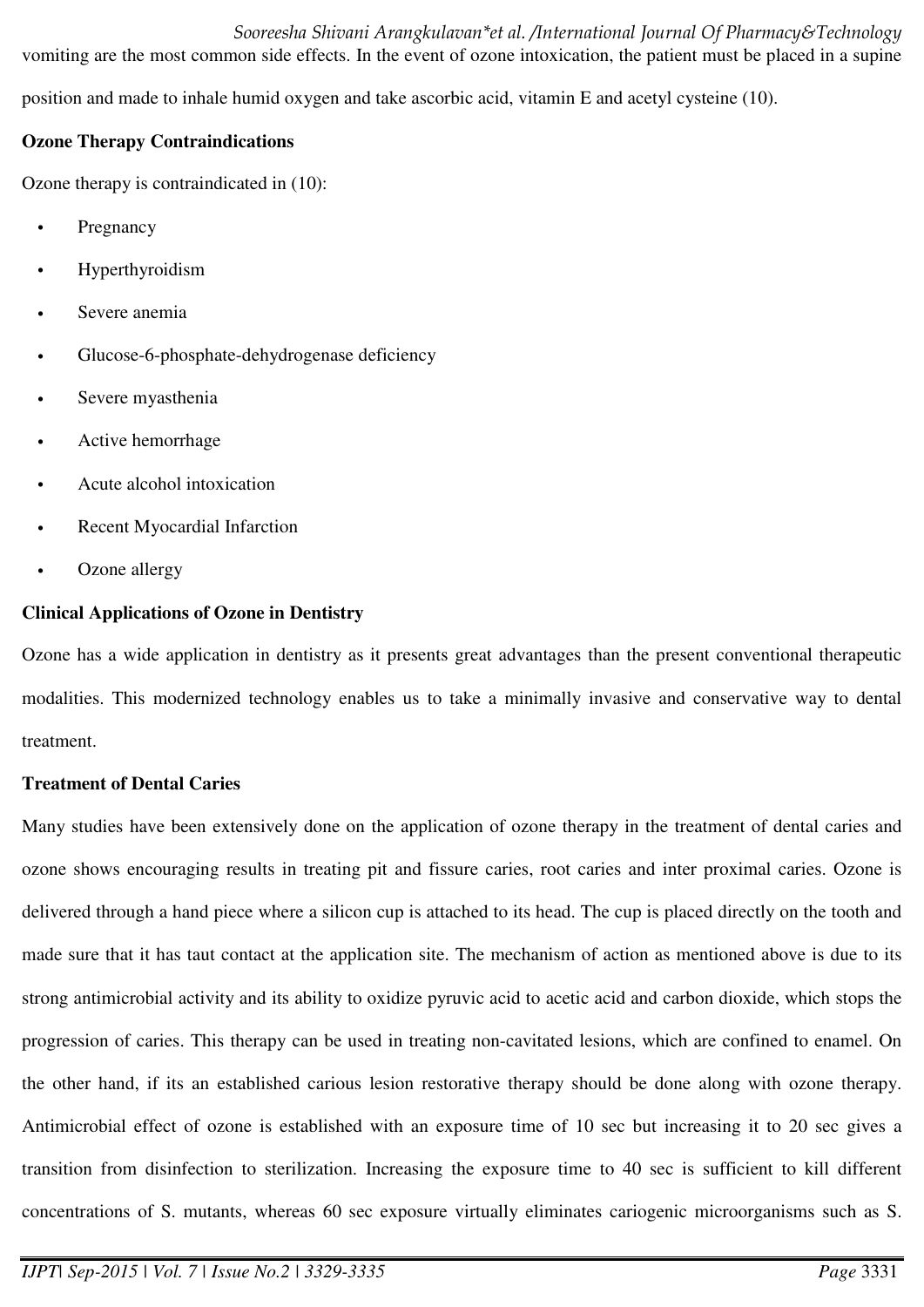#### *Sooreesha Shivani Arangkulavan\*et al. /International Journal Of Pharmacy&Technology*

mutants, L. casei and A. naeslundii. Ozone therapy is also effective against the microbes associated with primary root caries lesions. Application of remineralising agents immediately after ozone therapy can restrain the progression of non-cavitated root caries (11). Carious lesions detected on x-rays, should be exposed to 60-120sec of ozone therapy followed by a restoration. The use of ozone is easy and efficient in treating carious lesions but patients should be educated on proper oral hygiene techniques and balanced diet to maintain their dentition.

#### **Treatment of Hypersensitive teeth**

Hypersensitivity is one of the most common problems faced by patients. This hypersensitivity could be due to attrition, abrasion, erosion, and trauma from occlusion where the enamel and dentin loss is seen or it could be due to exposed root surfaces. After eradication of the cause, application of gaseous ozone for 40 to 60 sec reduces pain immediately and the desensitization of dentin tends to last for a longer period of time (12). The mechanism behind this is that the ozone removes smear layer, opens the dentinal tubules, and broadens their diameter thus allowing the calcium and fluoride ions to flow into the dentinal tubules and plug the dentinal tubules preventing the fluid exchange through these tubules. Hence, sensitivity is no longer a problem with the help of ozone therapy (13,14).

#### **Role in endodontic**

Retention of microorganisms in the dentinal tissue of the root canals is one of the reasons for persistent endodontic infection. Dentinal tubules of root canal walls have shown to harbor microorganisms despite proper biomechanical preparation (BMP) have been done, due to the presence of multiple canals and accessory canals (15). Lately, endodontic professionals depended on irrigants to disinfect and dissolve organic debris where it was impossible to instrument mechanically. Enterococcus faecalis has been the most common pathogenic microorganism identified in cases with infections post-endodontic treatment (16). Instead of using irrigation chemicals such as sodium hypochlorite (NaOCl), ozonized water is effective when it is prescribed in sufficient concentration. Ozone was found to have anti-microbial action against endodontic pathogenic microorganisms such as e.coli, enterococcus, Pseudomonas, staphylococcus, mycobacteria, e.faecalis, peptostreptococcus and Candida albicans (17). Once BMP is done, before filling the canals, the files are coated with ozonized olive oil as an intra-canal dressing. This lubricates and disinfects the canals. Ozonized water should be used for irrigation and dried. Before obturation, slow insufflations of moderate to high concentration of ozone gas for 45 to 60 sec into each canal should be done. This will allow the gas to reach the lateral canals, dentinal tubules and the apical foramen and kill the microbes present there

(11).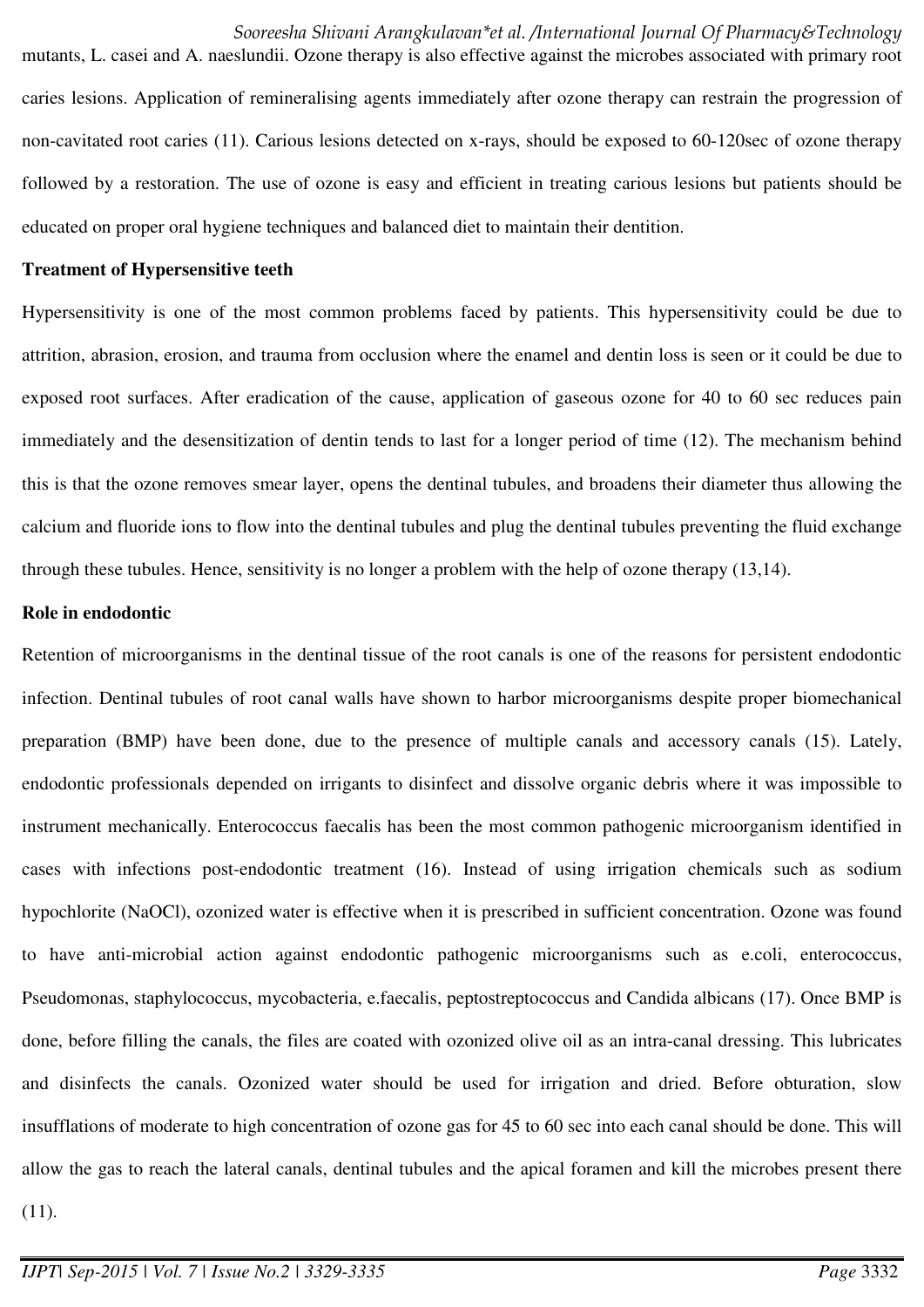#### **Bleaching**

Crown discoloration is a major aesthetic problem in root canal treated teeth especially in anterior teeth. Tooth preparation followed by full veneer crown is usually done to treat crown discoloration. In certain cases bleaching can also be done using acids. Nowadays, we have alternatives such as ozone therapy. Due to its strong oxidizing property, bleaching can be done. Teeth whitening with the help of ozone therapy are easy to perform. Once the root canal filler material is condensed up to the cementoenamel junction, a bleaching paste or cotton pellet soaked in bleaching solution is packed in the chamber and sealed with glass ionomer cement and the crown is exposed to ozone for minimum 3 to 4 mins. Tray technique can be used to bleach the entire dentition (18).

#### **Use of ozonized water in decontamination of avulsed teeth before replantation**

Dental avulsion is the complete displacement of tooth from its socket in the alveolar bone due to trauma. The immediate treatment for dental avulsion would be replantation. Usually deciduous teeth are not replanted due to the risk of damaging the permanent tooth germ. The success of replantation depends on the vitality of cells (periodontal ligament cells) present on the root surface. Normally, saline, saliva or cold milk is used to retain the vitality of the periodontal ligament cells. Recent studies have shown that ozonized water helps in the decontamination of avulsed teeth before replantation. Two-minute irrigation of non-isotonic ozonized water provides a mechanical cleansing and retains the vitality of the periodontal cells. Ozone water is very biocompatible with human oral epithelial cells, gingival fibroblast cells and periodontal cells (19).

#### **Cracked tooth syndrome**

Cracked tooth syndrome is a type of dental trauma, which gives a sharp pain, but the pulp is not involved. Ozone therapy has a solution to this syndrome. The tooth should be exposed to ozone for 60 to 120 sec and the sealed with intermediate restoration like glass ionomer cement (12).

#### **Water line disinfection in dental unit**

65% reduction of the total viable bacterial counts was seen on application of ozone for 10 minutes but it was not very effective in completely eliminating the unwanted biofilm from the tubing surfaces (20).

#### **Conclusion**

In the era of modern science and technology, ozone has indeed brought a new perspective in treating dental diseases in a more conservative and painless approach alternative to the conventional treatment. It is definitely the present and future treatment modality in dental practice due to its unique properties. Its ability to arrest the progression of dental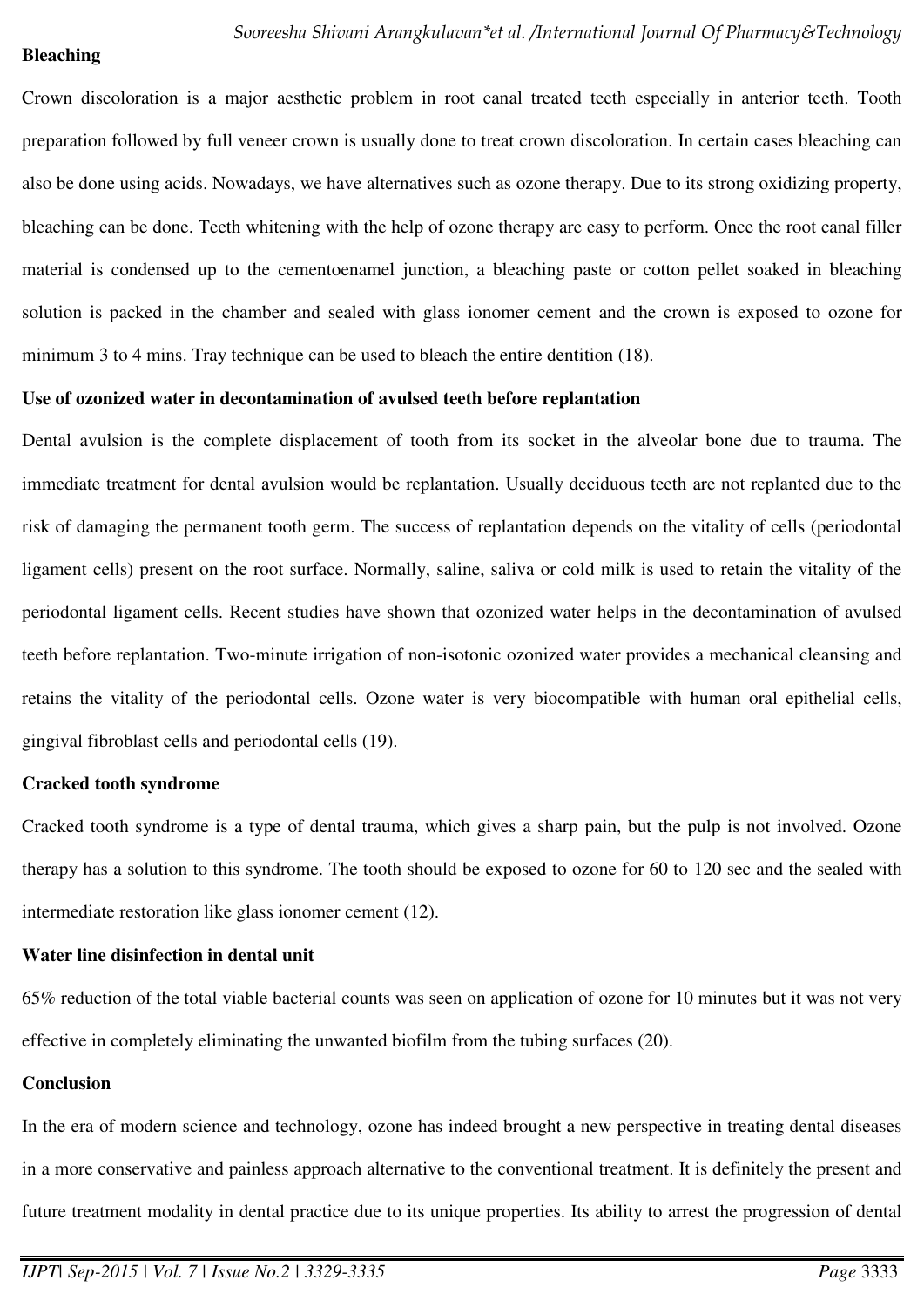*Sooreesha Shivani Arangkulavan\*et al. /International Journal Of Pharmacy&Technology*  caries and to reverse the lesion is definitely a remarkable turn in dentistry as it provides a non-invasive way to treat dental caries. Besides that, its antimicrobial action on endodontic microorganism is truly effective in reducing post treatment failures. Nevertheless, further research needs to be carried out to authenticate its use in dentistry without any complications.

#### **References**

- 1. Stubinger S, Sader R., Filippi A. The use of ozone in dentistry and maxillofacial surgery: a review. Quintessence Int 2006;37: 353-359.
- 2. P. Stopka. Ozone. Progresdent, 6 (2003), pp. 8–11
- 3. Shilpa Reddy A, Narender Reddy, SainathDinapadu, Manoranjan Reddy, SrikanthPasari. Role of Ozone therapy in minimal intervention dentistry and endodontics- A review. J Int Oral Health. 2013 Jun;5(3): 102-108.
- 4. SumitBhateja. The miraculous healing therapy "Ozone therapy" in dentistry.Ind J Dent. 2012;3(3):150-155
- 5. Megha Gupta, Abhishek. Ozone: An Emerging Prospect In Dentistry. Ind J of Dent Science. 2012 Mar;1(4):47-50
- 6. G Valacchi, V Bocci. Studies on the biological effects of ozone:10. Release of factors from ozonated human platelets. Mediators Inflame. 1999;8(4-5):205-209.
- 7.C Estrela, CR Estrela, A DecurcioDde, JA Silva, LL Bammann.Antimicrobial potential of ozone in an ultrasonic cleaning system against Staphylococcus aureus.Braz Dent J.

2006;17(2):134–138.

- 8. AbuNaba'a L, Al Shorman H, Holmes J, Peterson L, Tagami J, Lynch E. Evidence- based research into ozone treatment in dentistry: an overview. In Lynch E, editor. Ozone: the revolution in dentistry. London: Quintessence Publishing Co. 2004. pg 73-115.
- 9. Gonzadez ML, Fernandez AJ, Ali AJ, Moscardo AP, Diago PM A. Effect of Ozone therapy upon clinical and bacteriological parameters of oral cavity: an update. J ClinExp Dent 2011;3:325-7
- 10. Carlos Goes Nogales, Patricia Helena Ferrari, EfraimOlszewer Kantorovich. Ozone therapy in Medicine and Dentistry.The J of Contem Dent Prac. 2008;9(4):1-8
- 11. AnilKumar, SharnammaBhagawati, PrashantTyagi, Prince Kumar. Current interpretations and scientific rationale of the ozone usage in dentistry: A systematic review of literature. 2014;3(3):175-180
- 12. Fadisabbah Ozone therapy in dentistry.